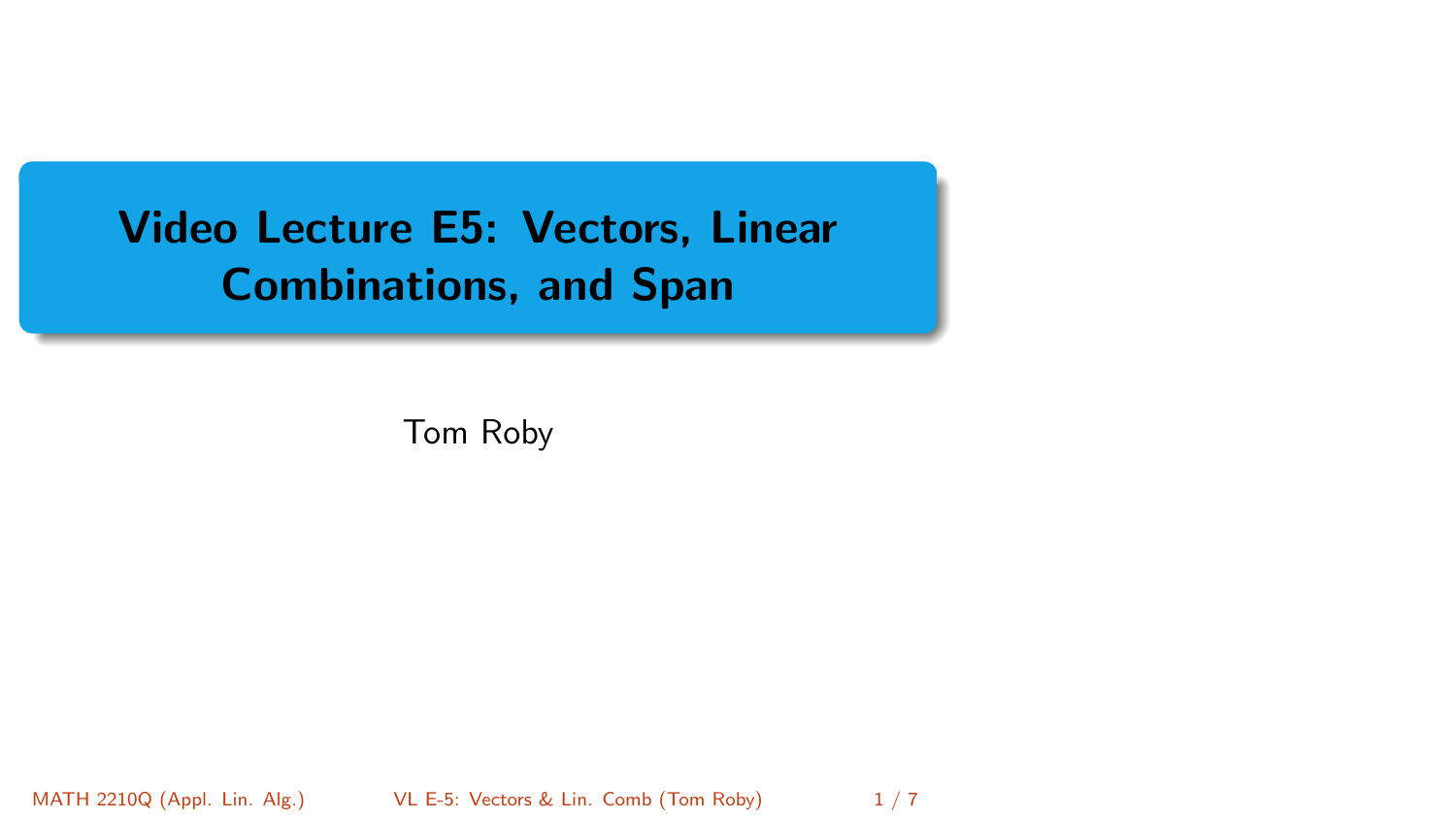- Compute sums, scalar multiples, and linear combinations of given vectors. Visualize examples in  $\mathbb{R}^2$ and  $\mathbb{R}^3$ .
- Analyze whether a certain vector is in the *span* of a given set of vectors.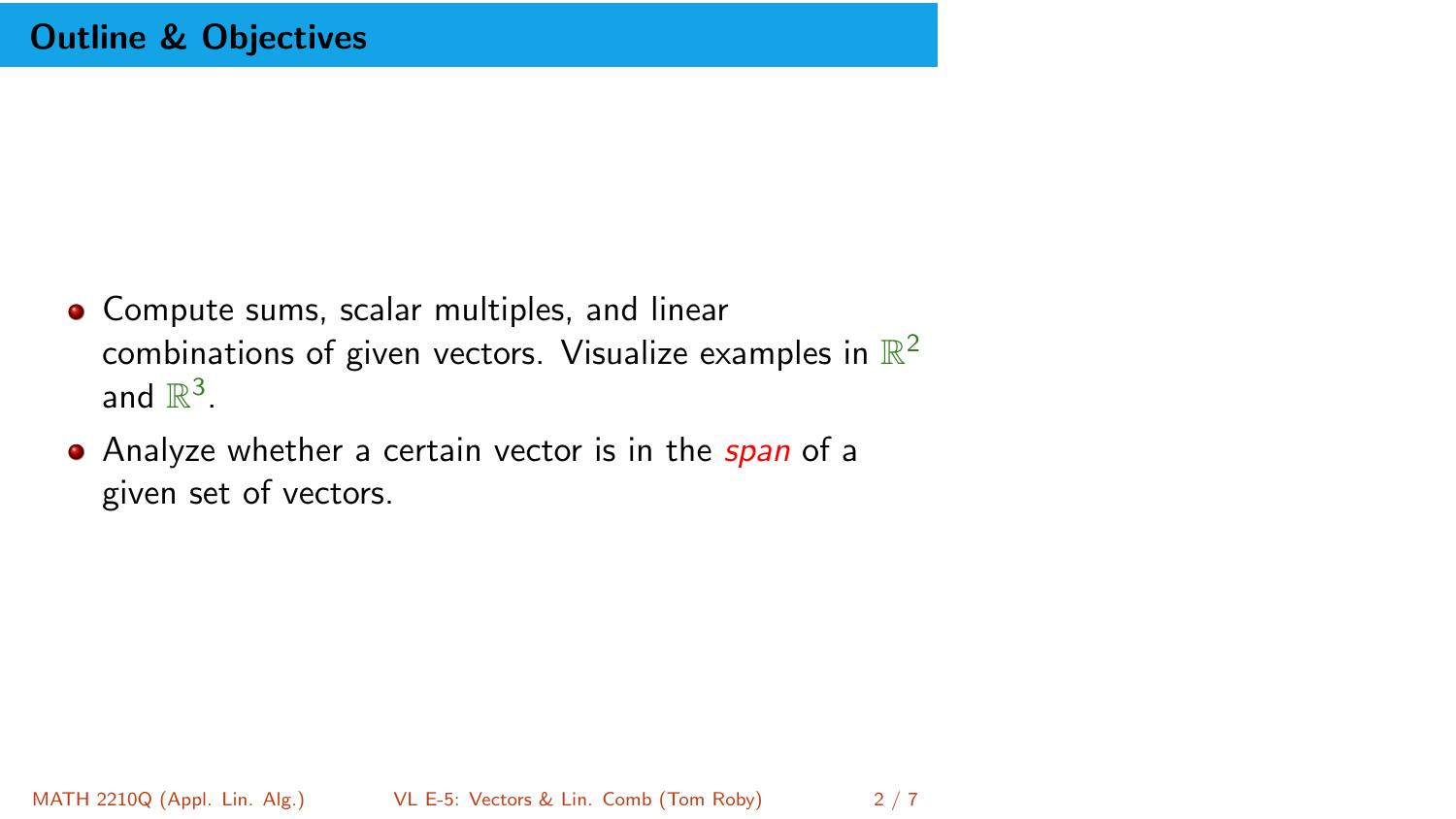# Vectors in  $\mathbb{R}^n$

### **Definition**

A vector in  $\mathbb{R}^n$  is an n-tuple of numbers, which can be represented as  $(u_1, u_2, \ldots, u_n)$  or (usually) as a one-column matrix  $\vec{u} =$ Т  $\frac{1}{2}$  $|u_1|$  $u_2$ . . .  $u_n$ 1  $\overline{\phantom{a}}$ . We can add two vectors coordinate-wise, and multiply a vector by any  $k \in \mathbb{R}$  (called a scalar).

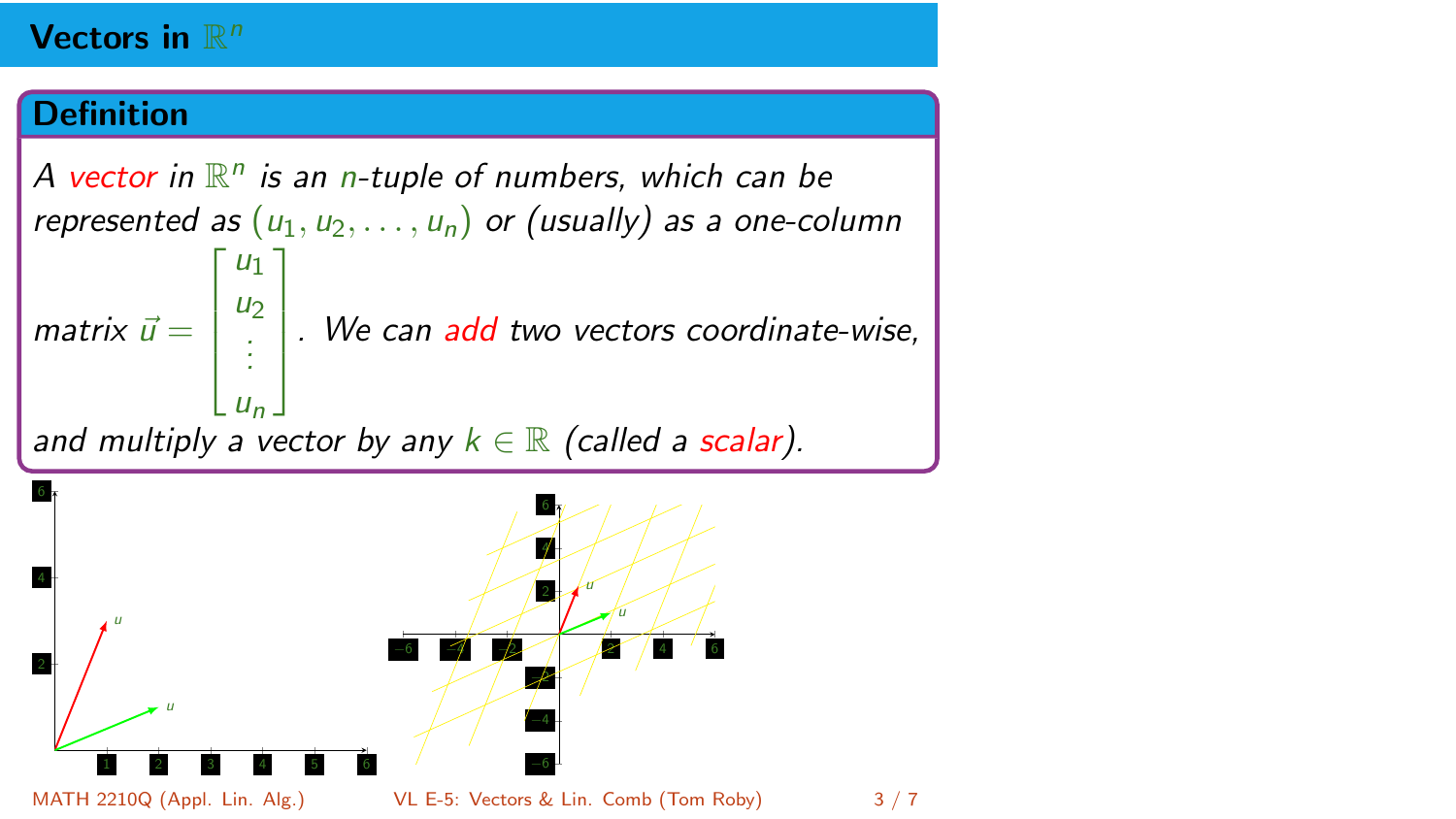### Proposition (Vector Space Axioms)

For all vectors  $\vec{u}, \vec{v}, \vec{w}$  and all scalars c and d:

- **1**  $\vec{u} + \vec{v} = \vec{v} + \vec{u}$  $\bullet\ \ (\vec{u}+\vec{v})+\vec{w}=\vec{u}+(\vec{v}+\vec{w})\quad \bullet\ \ (c+d)\vec{u}=c\vec{u}+d\vec{w}$ 3  $\vec{u} + \vec{0} = 0 + \vec{u} = \vec{u}$  $\bullet$  c( $\vec{u} + \vec{v}$ ) = c $\vec{u} + c\vec{v}$  $\bullet$  c(du) = (cd)u
- $\vec{u} + (-\vec{u}) = -\vec{u} + \vec{u} = 0$   $\vec{u} = \vec{u}$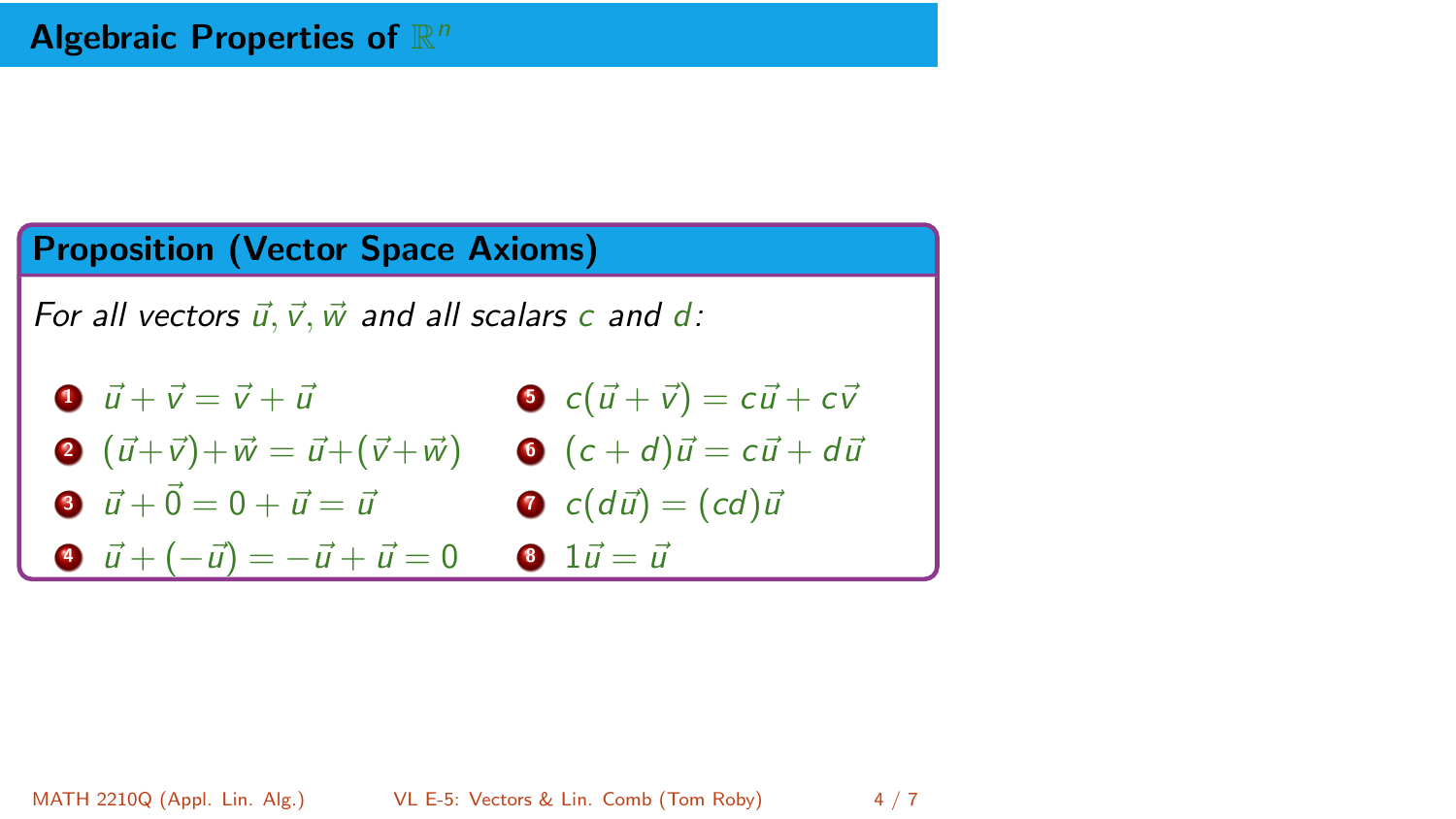## **Definition**

Given scalars  $c_1, c_2, \ldots, c_p$ , we call

$$
\vec{y} = c_1 \vec{v}_1 + c_2 \vec{v}_2 + \cdots + c_p \vec{v}_p
$$

a linear combination of  $\vec{v}_1, \vec{v}_2, \ldots, \vec{v}_p$ .

MATH 2210Q (Appl. Lin. Alg.) [VL E-5: Vectors & Lin. Comb](#page-0-0) (Tom Roby) 5/7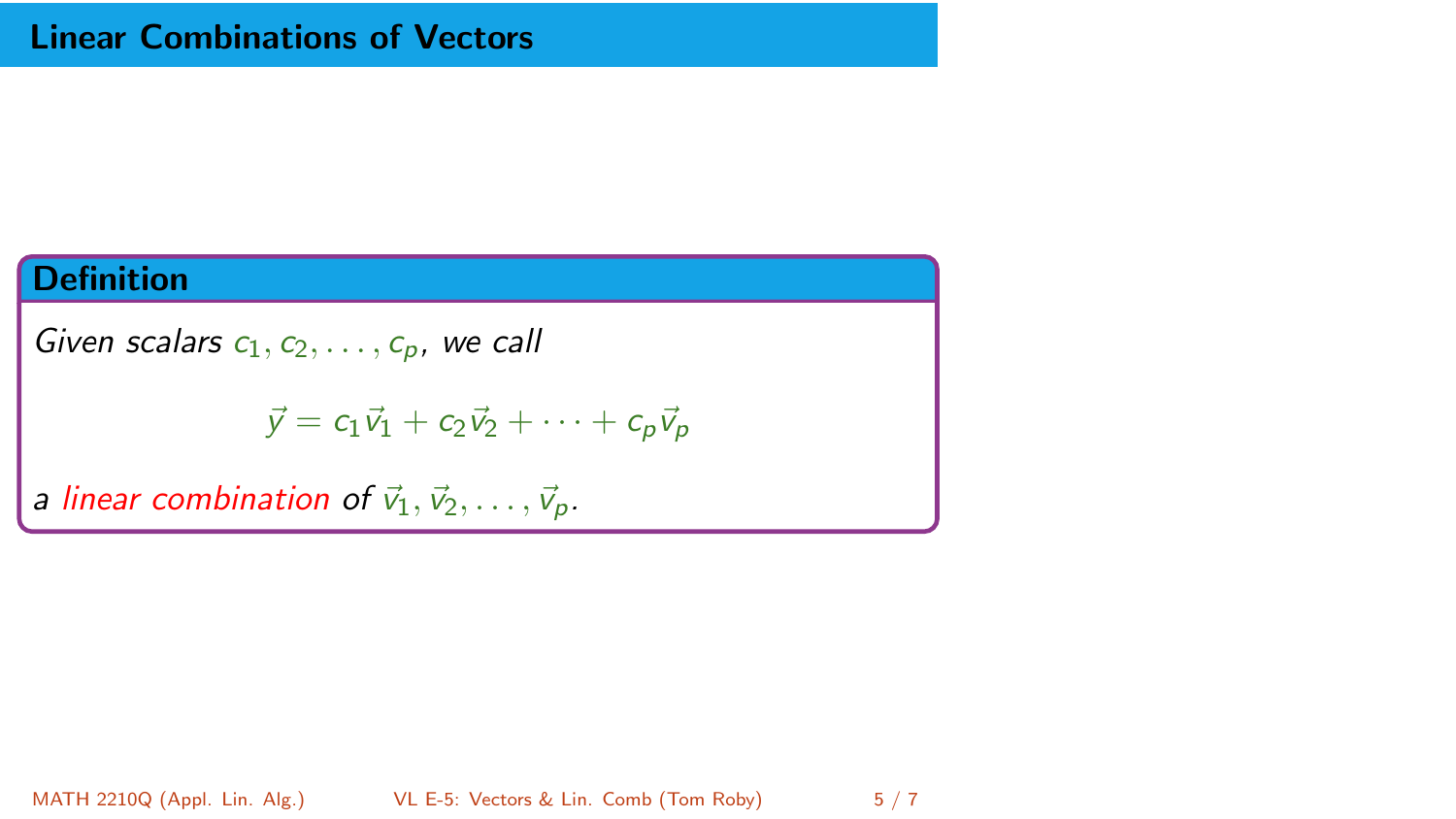#### Linear Combinations Inverse problem

Given scalars  $c_1, c_2, \ldots, c_p$ , and vectors  $\vec{v}_1, \vec{v}_2, \ldots, \vec{v}_p$ , it's easy to write down the linear combination:

 $\vec{v} = c_1\vec{v_1} + c_2\vec{v_2} + \cdots + c_n\vec{v_n}$ 

#### **Question** Given  $\vec{y}$  and  ${\vec{v}_i}$ , can we write  $\vec{y} = c_1\vec{v}_1 + c_2\vec{v}_2 + \cdots + c_p\vec{v}_p$ for some  $c_i$ ? Example Write  $\vec{y} =$  $\sqrt{ }$  $\overline{1}$ −1 4 5 1 as lin. comb. of  $\sqrt{ }$  $\overline{1}$ 1 2 −1 1  $\vert$ ,  $\sqrt{ }$  $\overline{1}$ 2 4  $-2$ 1  $\vert$ ,  $\sqrt{ }$  $\overline{1}$ −1 −1 3 1  $\vert \cdot$

MATH 2210Q (Appl. Lin. Alg.) [VL E-5: Vectors & Lin. Comb](#page-0-0) (Tom Roby) 6 / 7